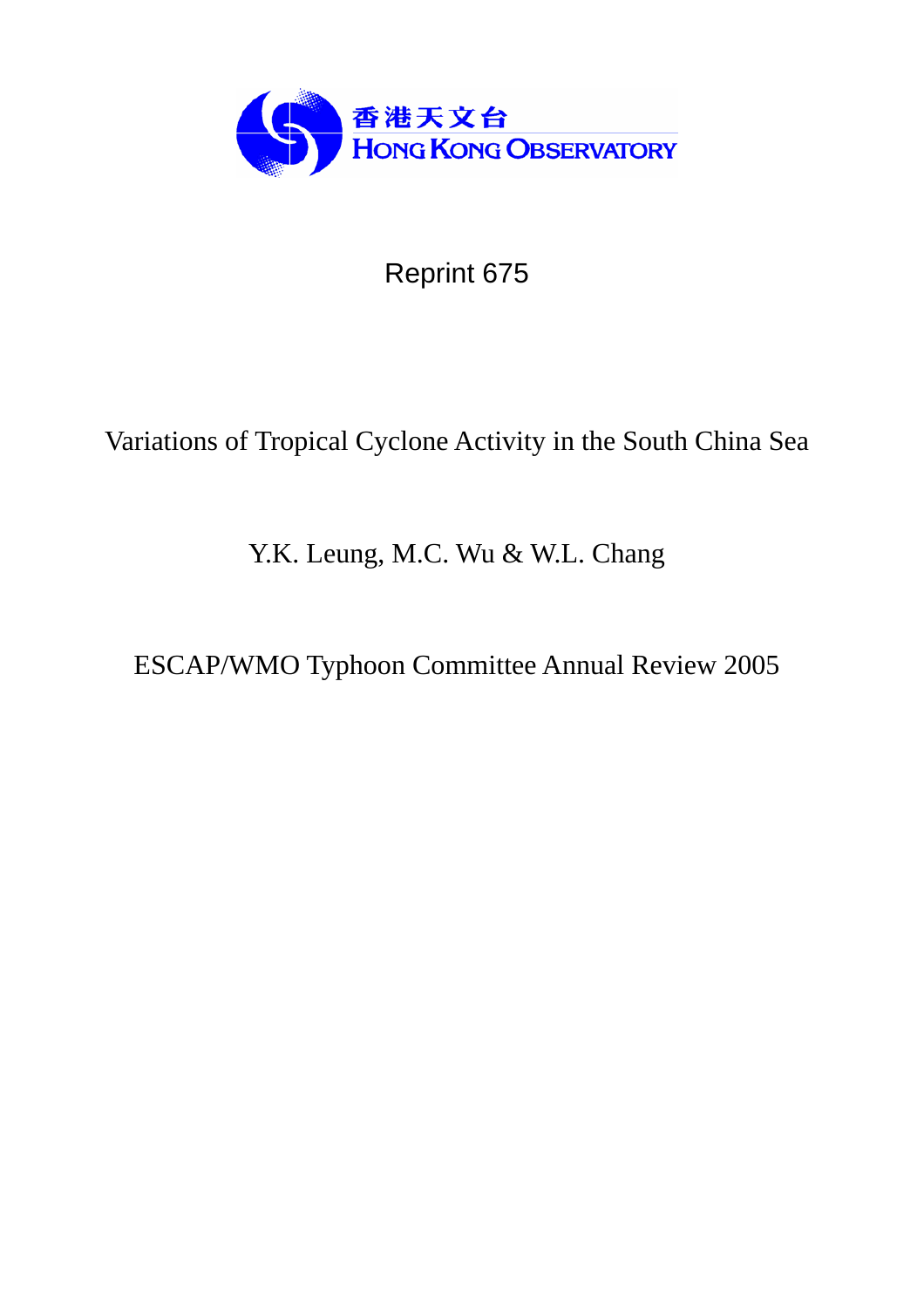#### **Variations in Tropical Cyclone Activity in the South China Sea**

Y.K. Leung, M.C Wu and W.L. Chang Hong Kong Observatory, 134A Nathan Road, Kowloon, Hong Kong

#### **1. Introduction**

In the western North Pacific, an average of about 30 tropical cyclones (TCs) formed every year, the most prolific of all the ocean basins (McBride 1995). Among them, some occurred in the South China Sea (SCS, defined for the purpose of the present study as the sea area within  $10-25^\circ N$ ,  $105-120^\circ E$ ) and can affect the South China coast and Hong Kong. The present study analyses how TC activity in the SCS varies with time on both interdecadal and interannual time scale.

Trend analysis suggested that between 1961 and 2004, the annual number of TCs occurring in the SCS has been decreasing at a rate of 0.8 per decade (Yeung *et al*., 2005). In the recent 10 years of 1995 to 2004, there were 8 years with annual number of TCs fewer than the 1961-1990 long-term average of 12.4. The probable cause of this recent decline in TC activity is discussed from an observational perspective.

#### **2. Data**

In this study, TC activity in the SCS and the western North Pacific between 1961 and 2004 is represented by the annual number of TCs occurring in these two ocean basins. The source is the Hong Kong Observatory's best track data. Large-scale sea surface temperature (SST) fields and wind fields at vertical levels: 1000 hPa, 850 hPa, 500 hPa and 200 hPa are drawn from the United States National Centers for Environment Prediction – National Center for Atmospheric Research (NCEP-NCAR) re-analysis data (Kalnay et al., 1996). Relative vorticity fields are derived from the wind fields.

Classification of El Niño-Southern Oscillation (ENSO) episode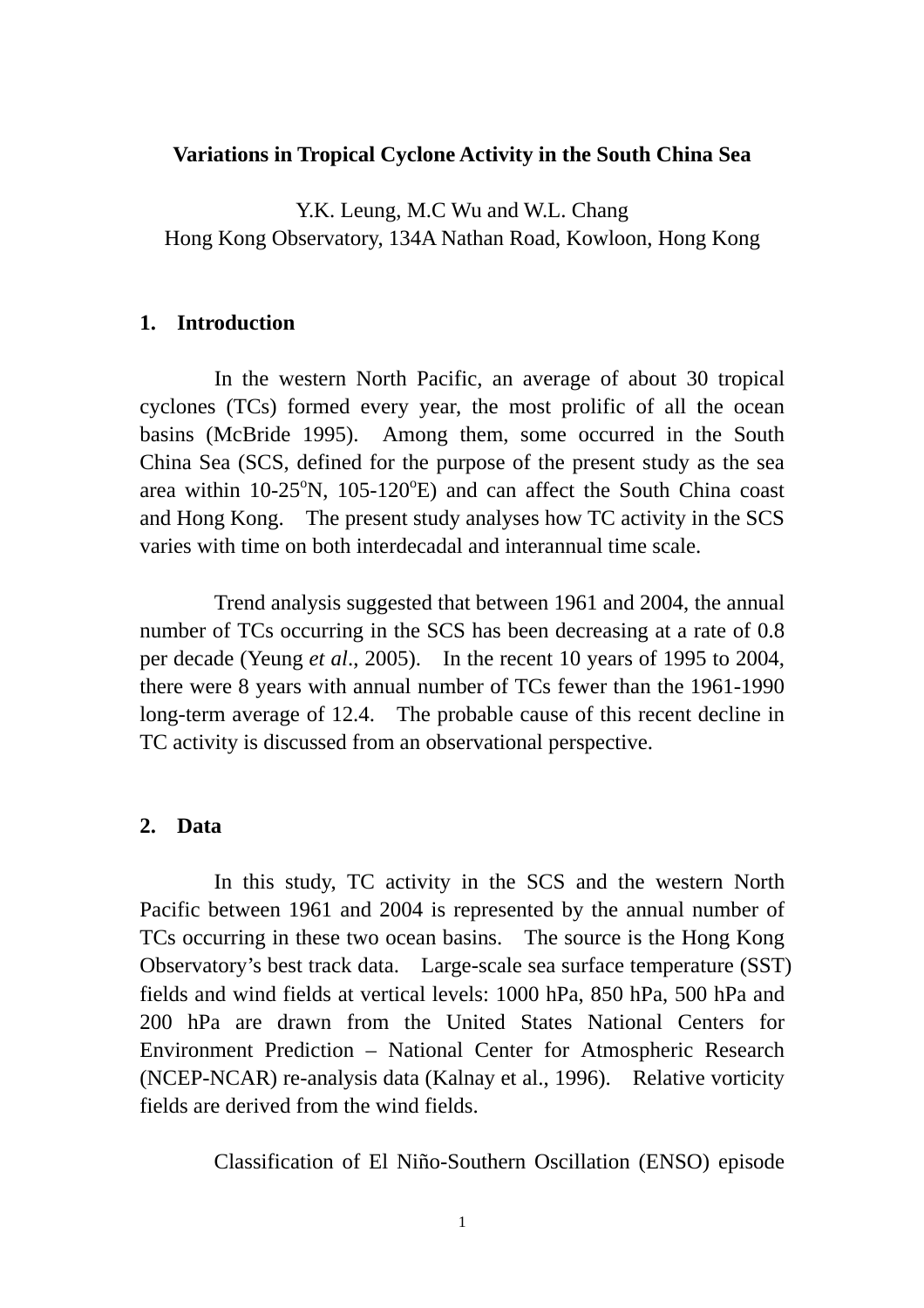and its strength are based on that of National Climate Center of the China Meteorological Administration (Li and Zhai 2000). Pacific Decadal Oscillation (PDO) index defined as the leading empirical orthogonal function (EOF) of SST anomaly in January to March in the North Pacific Ocean, poleward of 20<sup>°</sup>N (Mantua *et al.* 1997), is sourced from NCEP-NCAR.

### **3. Interdecadal and interannual variations of TC activity in the SCS**

Following the practice of Wigley and Raper (1990) in their study of the natural variability of climate systems, oscillations with periodicities of 10 years and longer are defined as low frequency or long-term variations, and oscillations with periodicities shorter than 10 years are defined as high frequency or short-term variations. In the context of this paper, the former will be referred to as interdecadal variations and the latter interannual variations.

Spectral analysis using the Multitaper method (MTM) is applied on the time series of the annual number of TCs occurring in the SCS. Compared with Fourier and other traditional methods of spectral analysis, the spectral estimates given by MTM have lower variance and higher resolution (see for example, Ghil *et al*. 2002). The analysis yields a spectral peak of periodicity of 3.6 years (Figure 1) which exceeds the 95% confidence limit when tested against the red noise spectrum (Yeung *et al*., 2005). There is no spectral peak for periods of 10 years or more.

The 3.6-year spectral peak coincides with the periodicity of the ENSO. For moderate to strong El Niño onset year (E0) or the year immediately following the onset E1, fewer than normal TCs occurred in the SCS (Figure 2). This was due in part to a weaker subtropical ridge over the western North Pacific which steered TCs more to the northwest than to the west, away from the SCS (Chan 2000, Leung and Leung 2002, Wu *et al.* 2004). For moderate to strong La Niña onset year (L0) or the year immediately following the onset (L1), more than normal number of TCs occurred in the SCS before the mid-1970s but fewer than normal thereafter (Figure 2). This may be related to the modulation of the PDO.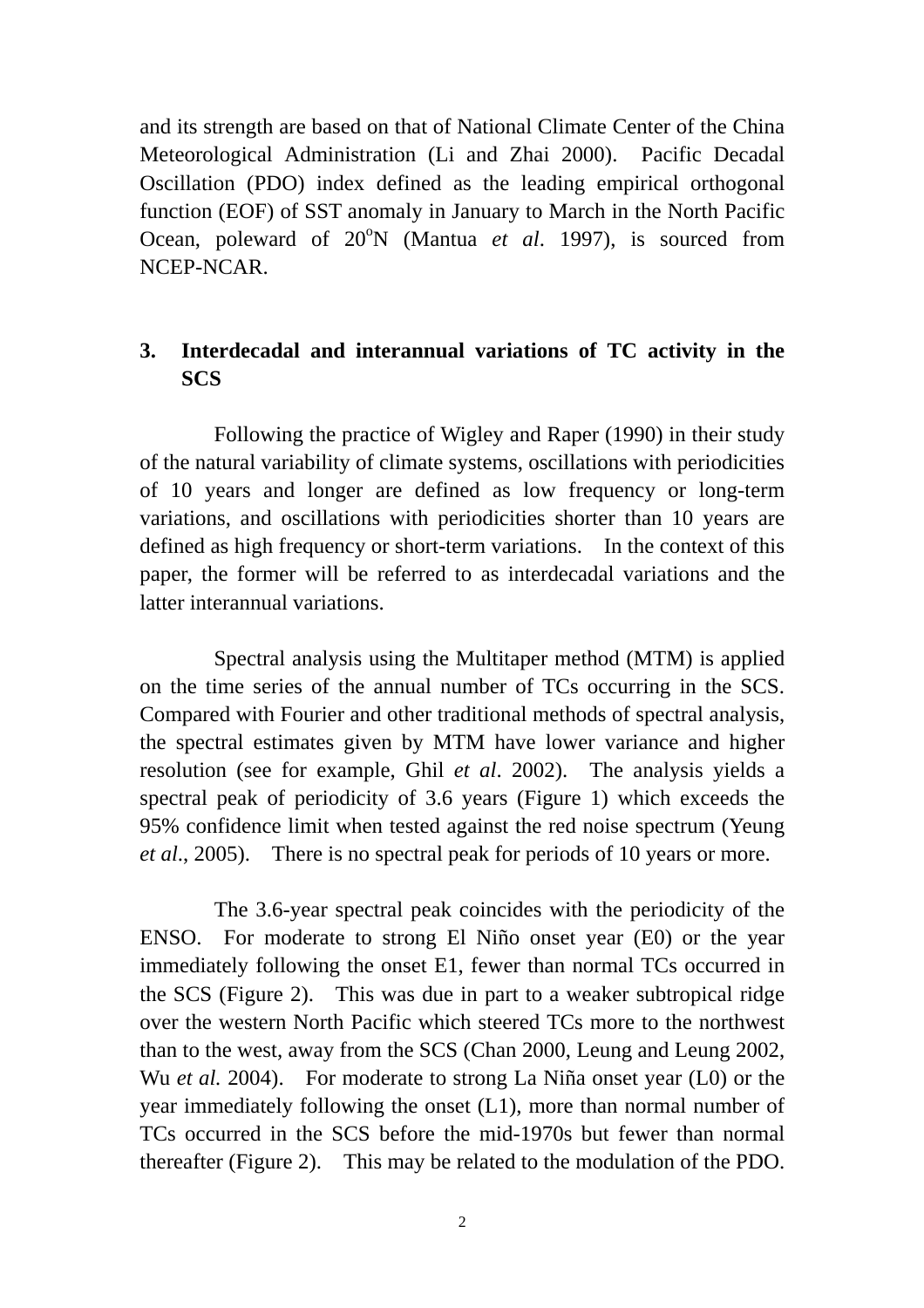In 1977, the PDO switched from a low phase (warmer than normal waters in the central North Pacific, and cooler than normal waters along the west coast of North America) to a high phase (cooler than normal waters in the central North Pacific, and warmer than normal waters along the west coast of North America) (Mantua *et al*. 1997).

Chan and Zhou (2005) investigated the interdecadal variations in the early summer monsoon rainfall over South China and found that the variations are related to the coupling effect of ENSO and the PDO. The TC activity in the SCS may also be modulated by PDO in addition to ENSO as suggested by Table 1. The modulation effect of PDO was most prominent in La Niña years, with above normal number of TCs associated with a low PDO and below normal number of TCs associated with a high PDO. The modulation effect of PDO in El Niño years was not obvious, most of which having below normal number of TCs.

By applying a low-pass Guassian filter (see for example, Hanna and Cappelen 2003) to remove variations with periodicities that are less than 10 years in the time series of the number of TCs occurring in the SCS, it is observed that interdecadal variations are not obvious in the Guassian filtered series (Figure 2), consistent with the spectral analysis result that no spectral peak are found for periods of 10 years or more. It is interesting to note also a rather rapid drop in the number of TCs since the mid-1990s. The reasons for this rapid decline are discussed in Section 4.

#### **4. Possible mechanism for recent decline in TC activity in the SCS**

By decomposing the number of TCs occurring in the SCS into two parts: (a) those which formed in the SCS (Figure 3a) and (b) those which formed east of  $120^{\circ}E$  (i.e. outside the SCS) in the western North Pacific but entering the SCS (Figure 3b), it can be seen that the rapid drop in the number of TCs occurring in the SCS since the mid-1990s is mainly due to the decease in the number of TCs entering the SCS rather than the number of TCs which formed in the SCS. The decrease in the number of TCs entering the SCS is related to both a decrease in the number of TCs that formed east of 120°E in the western North Pacific and a change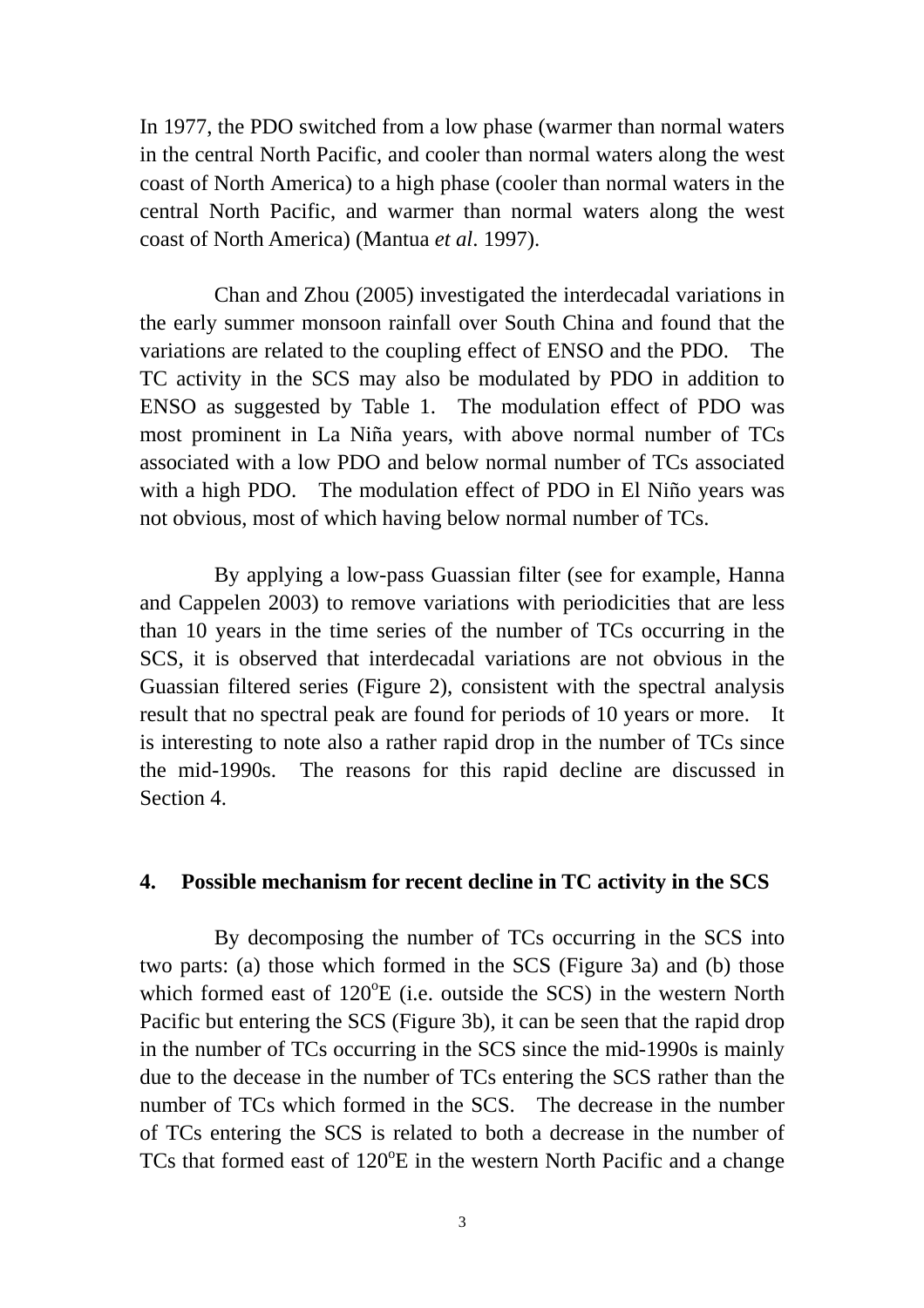in TC track as discussed below.

 Unlike TC activity in the SCS, spectral analysis of the annual number of TCs forming east of  $120^{\circ}E$  in the western North Pacific using MTM yielded spectral peaks of periodicity of 3.3 year, 3.6 year, 14.7 year and 23.3 year, all of which exceeded the 95% confidence limit when tested against the red noise spectrum. This indicates the presence of interdecadal modulation on the TC activity.

Periods of active phase (1960s and from late 1980s to mid-1990s) and quiet phase (early 1970s to late 1980s and from mid-1990s to mid-2000s) in the activity of TCs forming east of  $120^{\circ}$ E can be identified (Figure 4). The decrease in the number of TCs forming east of  $120^{\circ}E$ since the mid-1990s is probably a manifestation of the interdecadal variation of TC activity. The latter may be explained in terms of the anomalous coupled ocean-atmosphere conditions.

Figure 5 shows that generally lower than normal sea surface temperatures (SSTs) in the subtropical western North Pacific  $(5-25^{\circ}N,$ 120-180°E) and higher SSTs in the subtropical eastern North Pacific  $(5-25^{\circ}N, 180-120^{\circ}W)$  were observed in active TC phases, and vice versa in quiet TC phases. The troughs (peaks) of decadal variations in the number of TCs that formed east of  $120^{\circ}E$  generally correspond to the peaks (troughs) of the difference in SSTs between the subtropical western North Pacific and the subtropical eastern North Pacific (Figure 6). In fact, the two time series in Figure 6 are highly correlated with correlation coefficients of - 0.82.

This dipole like structure of SSTs between the west and the east have great impacts on the Walker circulation (Xie 1998), which in turn affects the pattern of low-level convergence, upper-level divergence and vertical wind shear which are dynamical factors for TC formation (Gray 1975). For SSTs in the subtropical western North Pacific higher than the subtropical eastern North Pacific, cyclonic flow patterns were found in the 200 hPa wind field (Figure 7a) and anticyclonic flow patterns in the 1000 hPa wind field (Figure 7b) in the subtropical western North Pacific. This lowering in both upper-level divergence and low-level convergence were unfavourable for TC development. Analysis of the mean vertical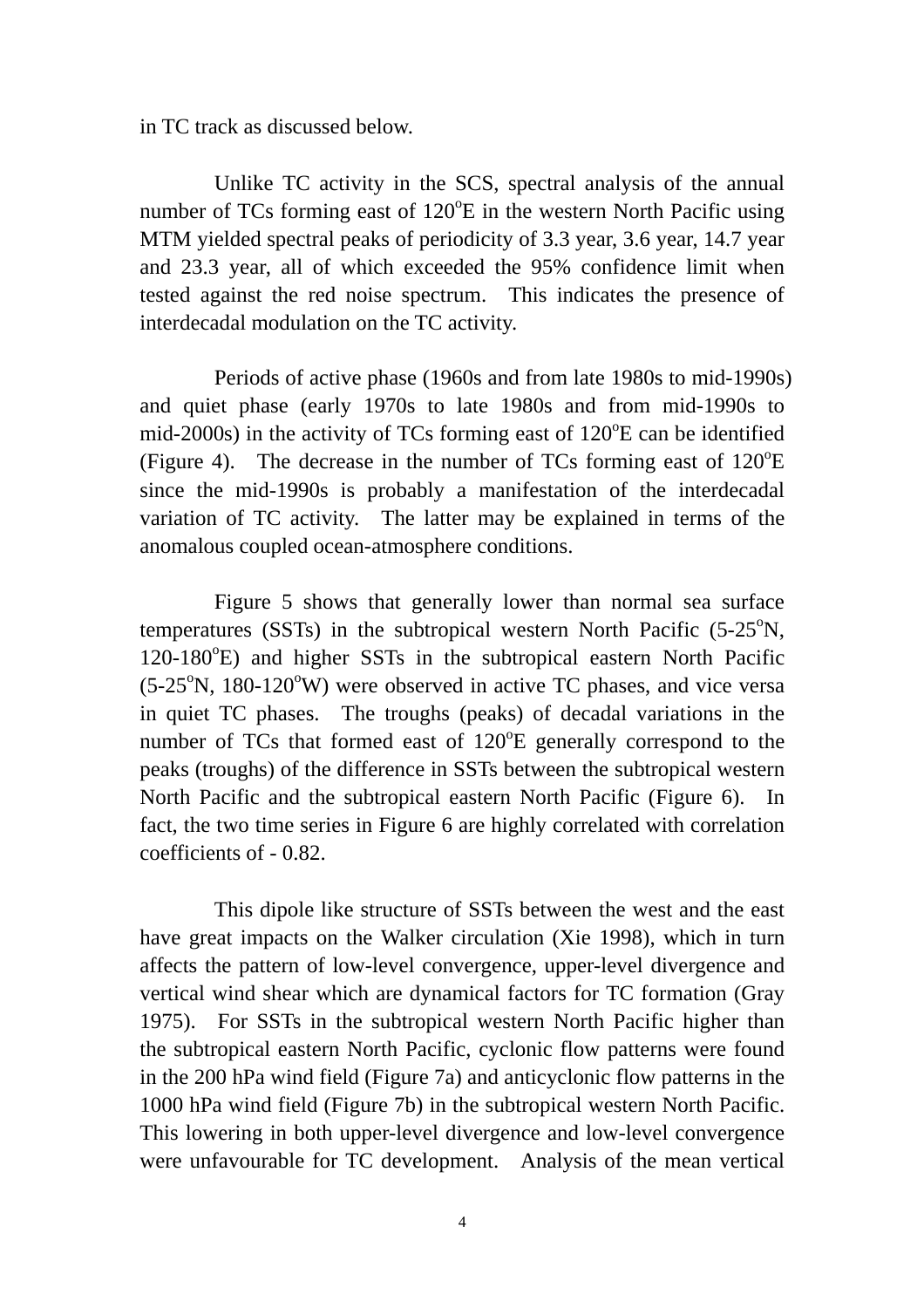wind shear (defined as the difference between winds at 200 hPa and 1000 hPa) in the subtropical western North Pacific also revealed that the wind shear was smaller in active TC phases than in quiet TC phases (Table 2).

Areas with fewer TCs than normal in mid-1990s to mid-2000s generally coincide with areas of negative anomalies of 850 hPa cyclonic relative vorticity, and vice versa for areas with more TCs than normal (Figure 8). The role of low-level relative vorticity in enhancing the genesis of TCs was described in Gray (1975).

Apart from TC formation, a change in the track of TCs is also observed in mid-1990s to mid-2000s, when compared with TCs in 1961-1990 (Figure 9). Fewer TCs forming east of  $120^{\circ}$ E were found moving towards and entering the SCS. This anomaly in tracks is likely due to a shift in the 500 hPa flow pattern with which TCs over the area 10-20<sup>o</sup>N and 125-150<sup>o</sup>E, where most TCs are formed, were steered towards the vicinity of Japan rather than into the SCS (Figure 9).

#### **5. Conclusion**

For TC activity in the SCS, there was a decreasing trend of 0.8 per decade between 1961 and 2004. Interannual variation is dominated by ENSO, but also appears to be modulated by PDO.

TC activity in the SCS declined rapidly since the mid-1990s due to oscillation in the coupled ocean-atmospheric circulation in the subtropical Pacific, which affected the number of TCs forming in the western North Pacific as well as their tracks.

#### **References**

- Chan, J.C.L., 2000, "Tropical cyclone activity in the western North Pacific associated with El Niño and La Niña events". *J. Climate*, **13**, 2960-2972.
- Chan, J.C.L. and K.S. Liu, 2004, "Global warming and Western North Pacific typhoon activity from an observational perspective". *J. Climate*, **17**, 4590-4602.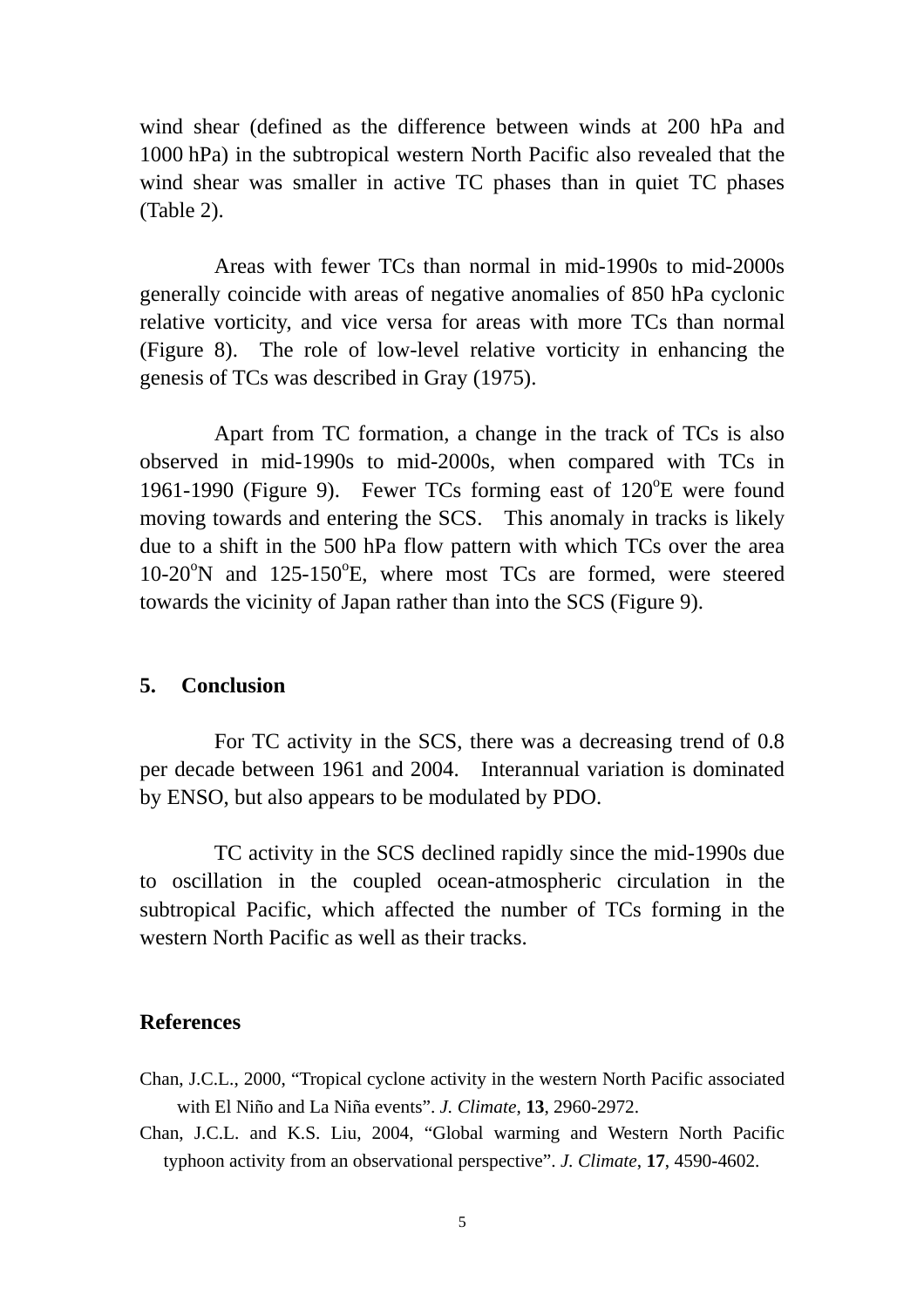- Chan, J.C.L. and J. Shi, 1996, "Long-term trends and interannual variability in tropical cyclone activity over the western North Pacific". *Geophys. Res. Lttrs*, **23**, 2765-2767.
- Chan, J.C.L. and W. Zhou, 2005, "PDO, ENSO and the early summer monsoon rainfall over south China". *Geophys. Res. Lttrs*, **32**, L08810, doi:10.1029/2004GL022015.
- Ghil, M, M. R. Allen, M. D. Dettinger, K. Ide, D. Kondrashov, M.E. Mann, A. W. Robertson, A. Saunders, Y. Tian, F. Varadi and P. Yiou, 2002, "Advanced spectrum methods for climatic time series". *Rev. Geophys.*, **40**, 1-1-1-41.
- Gray, W.M., 1975, "Tropical cyclone genesis". Dept. of Atmos. Sci. Paper No. **232**, Colorado State University, Ft. Collins, CO, 121 pp.
- Hanna, E. and J. Cappelen, 2003, "Recent cooling in coastal southern Greenland and relation with the North Atlantic Oscillation". *Geophys. Res. Lttrs.*, **39**, 32-1-3.
- Kalnay, E. and Coauthors, 1996, "The NCEP/NCAR 40-year reanalysis project". *Bull. Am. Meteorol. Soc.,* **77**, 437-471.
- Leung, Y.K. and W.M. Leung, 2002, "Effect of ENSO on number of tropical cyclones affecting Hong Kong". *HK. MetS Bulletin,* **12**, Number 1/2.
- Li, X. and P. Zhai, 2000, "On indices and indicators of ENSO episodes". *ACTA Meteorol. Sinica,* **88**, 102-109.
- Mantua, N.J., S.R. Hare, Y. Zhang and J.M. Wallace, 1997, "A Pacific interdecadal climate oscillation with impacts on salmon production". *Bull. Am. Meteorol. Soc.,* **78**, 1069-1079.
- McBride, J.L., 1995, "*Tropical cyclone formation, Chapter 3, Global Perspectives on Tropical Cyclones"*. R.L. Elsberry, Ed. Tech. Doc. WMO/TD No. 693, World Meteorological Organisation, Geneva, Switzerland, 63-105.
- Wigley, T. M. L., and C. B. Raper, 1990, "Natural variability of the climate system and detection of the greenhouse effect". *Nature*, **344**, 324-327.
- Wu, M.C., W.L. Chang and W.M. Leung, 2004, "Impacts of El-Nino Southern Oscillation Events on Tropical Cyclone Landfalling Activity in the Western North Pacific". *J. Climate*, **17**, 1419-1428.
- Xie, S.P., 1998, "Ocean-Atmosphere Interaction in the Making of the Walker Circulation and Equatorial Cold Tongue". *J. Climate*, **11**, 189-201.
- Yeung, K.H., M.C. Wu, W.L. Chang and Y.K. Leung, 2005, "Long-term Change in Tropical Cyclone Activity in the Western North Pacific". Presented in the Scientific Assembly of International Association of Meteorology and Atmospheric Science (IAMAS) 2005, Beijing, China, 2-11 August. *Hong Kong Observatory Reprint No.* **601**.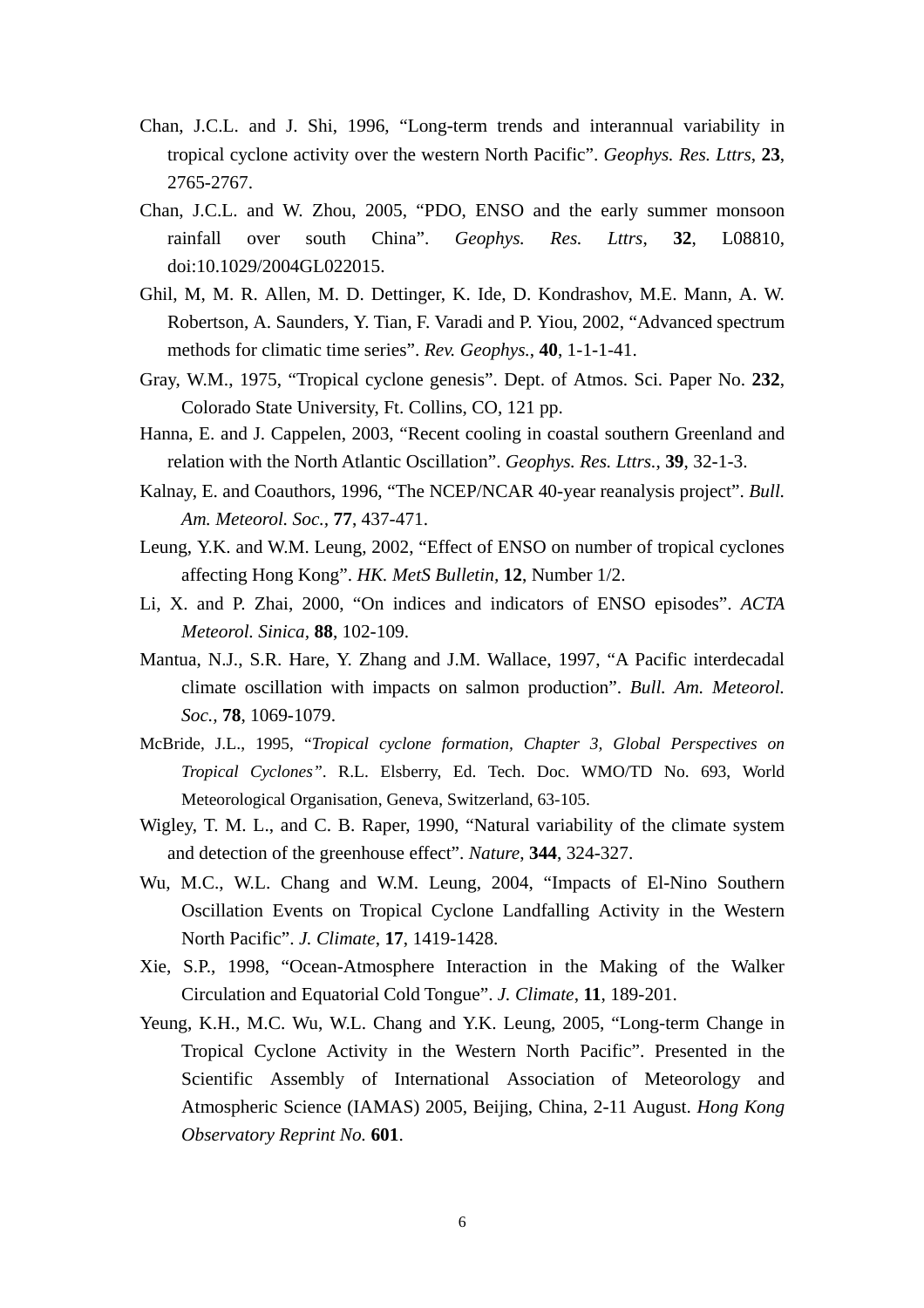| <b>ENSO</b> status | Anomaly in the annual<br>number of TCs in the SCS | Low PDO | High PDO |
|--------------------|---------------------------------------------------|---------|----------|
| El Niño            | positive anomaly                                  |         | 2/8      |
| years              | negative anomaly                                  | 5/5     | 6/8      |
| La Niña            | positive anomaly                                  | 5/5     |          |
| years              | negative anomaly                                  |         | 6/6      |

Table 1. Comparison of the annual number of TCs in the SCS during different ENSO/PDO phases. Anomaly is with reference to the 1961-1990 mean.

Table 2. Relationship between the anomaly in the annual number of TCs forming east of 120°E in the western North Pacific and the vertical wind shear anomaly averaged over the region  $5{\text -}25^{\circ}N$ , 120-180 $^{\circ}E$  in May-November. Anomaly is with reference to the 1961-90 mean. Negative values are shaded in light grey.

| Period    | Anomaly in annual number of        | Vertical wind shear |
|-----------|------------------------------------|---------------------|
|           | TCs forming east of $120^{\circ}E$ | anomaly             |
| 1961-1969 | 3.5                                | $-1.2$              |
| 1970-1988 | $-1.8$                             | 0.5                 |
| 1989-1994 | 3.1                                | $-0.1$              |
| 1995-2004 | $-3.6$                             | 0.6                 |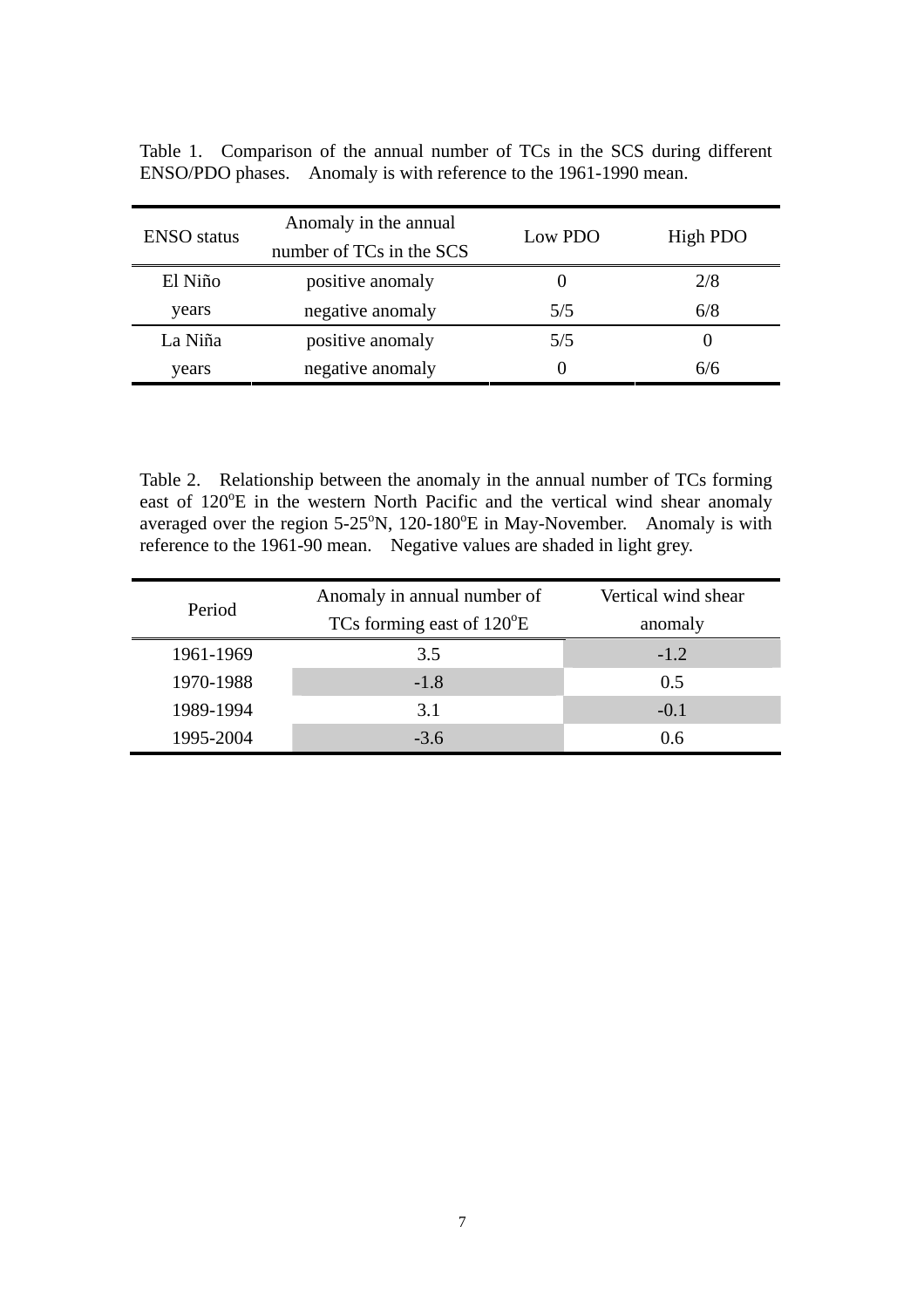

Figure 1. MTM spectrum of the annual number of TCs in the SCS. The 90%, 95% and 99% confidence levels with respect to the red noise spectrum are shown by the dashed lines (from Yeung *et al.* 2005).



Figure 2. Anomaly in the annual number of TCs occurring in the SCS. Anomaly is with reference to the 1961-90 mean. The dark line shows the Gaussian filtered time series with periodicities of less than 10 years removed.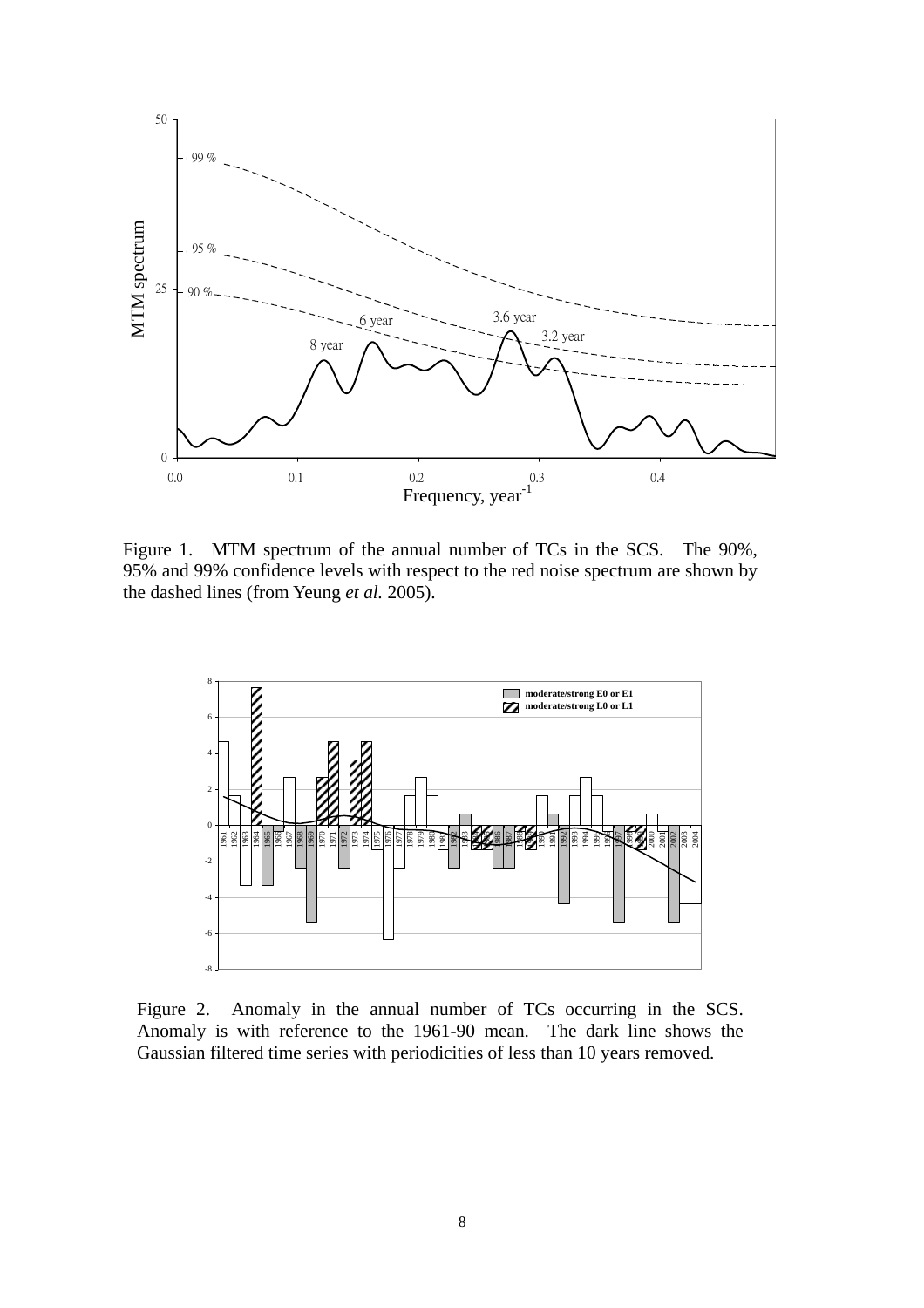

Figure 3. Anomaly in the annual number of TCs which (a) formed in and (b) entering the SCS. Anomaly is with reference to the 1961-90 mean. The dark line shows the Gaussian filtered time series with periodicities of less than 10 years removed.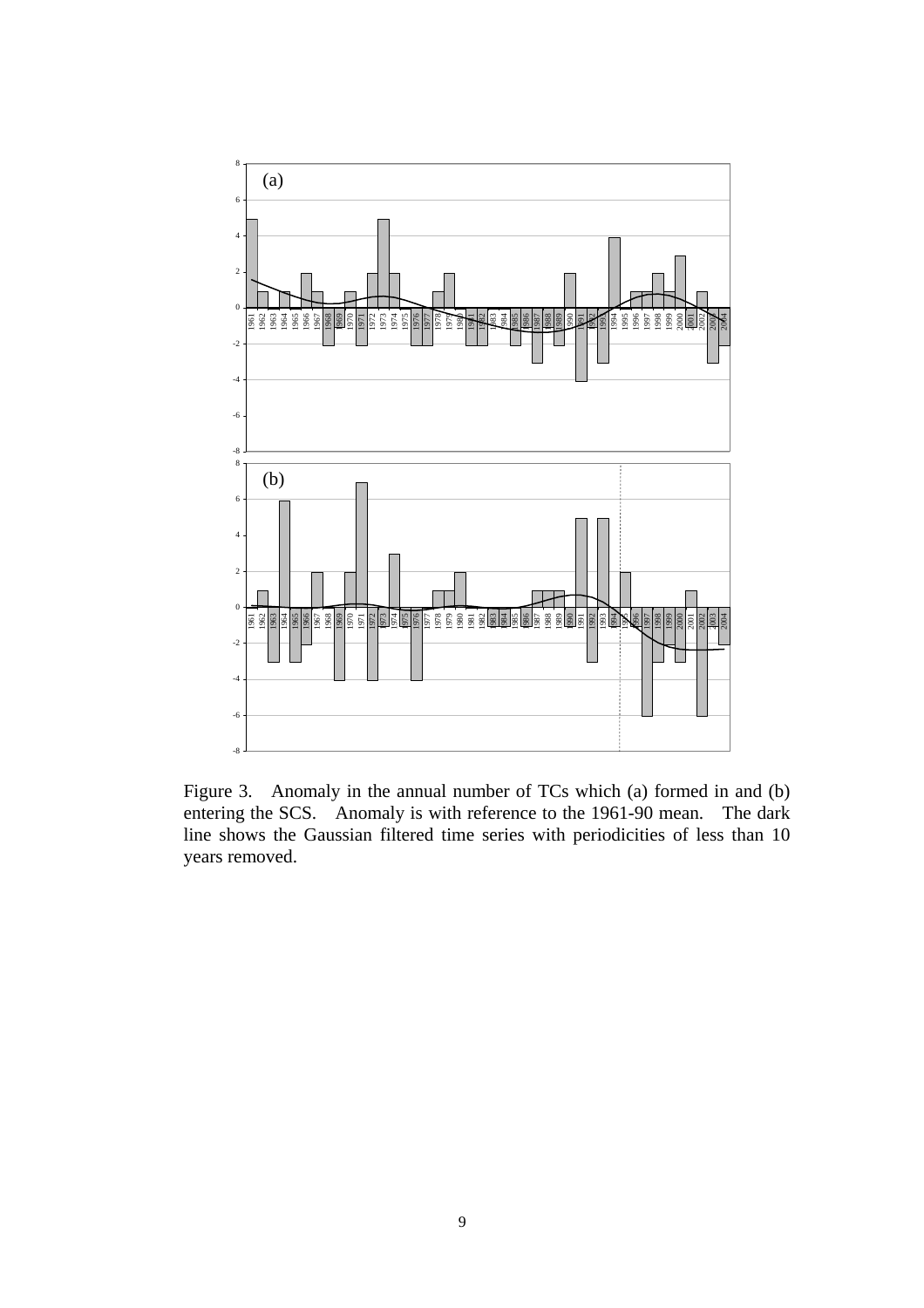

Figure 4. Anomaly in the annual number of TCs which formed east of  $120^{\circ}E$  in the western North Pacific. Anomaly is with reference to the 1961-90 mean. The dark line shows the Gaussian filtered time series with periodicities of less than 10 years removed. Active TC phases (1961-1969, 1989-1994) and quiet TC phases (1970-1988, 1995-2004) are classified using the Gaussian filtered time series.



Figure 5. Sea surface temperature anomaly  $(^{\circ}C)$  averaged over May-November for (a) 1961-1969, (b) 1970-1988, (c) 1989-1994 and (d) 1995-2004. Anomaly is with reference to the 1961-90 mean.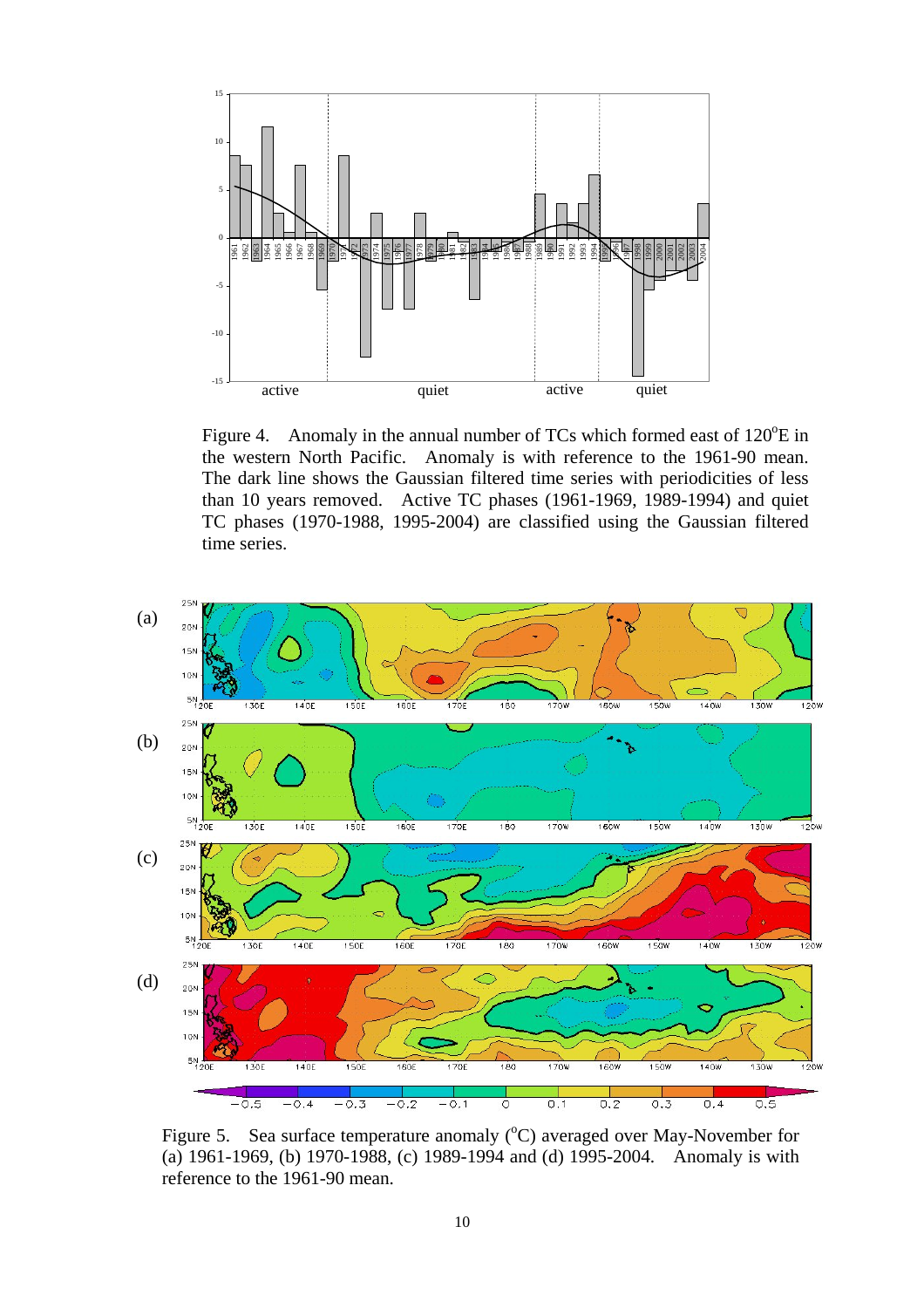

Figure 6. Gaussian filtered time series (with periodicities of less than 10 years removed) of annual number of TCs forming east of 120°E and the SST West-East differences. West-East SST difference is defined as SST averaged over  $(5-25^{\circ}N,$  $120-180^{\circ}$ E) minus SST averaged over  $(5-25^{\circ}N, 180-120^{\circ}W)$ .



Figure 7. Difference in composite circulations between 1995-2004 (positive West-East SST difference) and 1989-1994 (negative West-East SST difference) at (a) 200 hPa and (b) 1000 hPa levels.